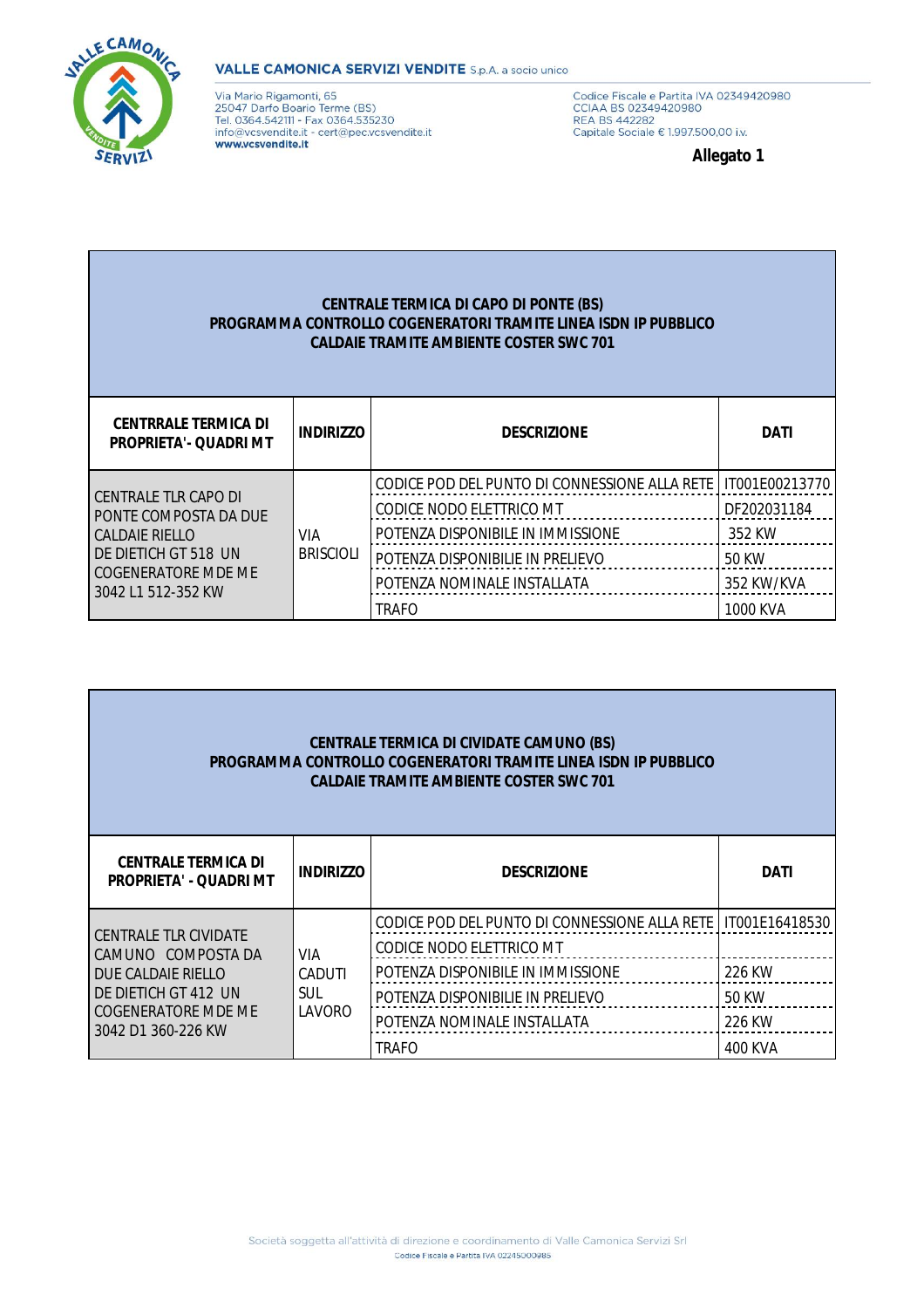

### **VALLE CAMONICA SERVIZI VENDITE** S.p.A. a socio unico

Via Mario Rigamonti, 65 variance instances<br>25047 Darfo Boario Terme (BS)<br>Tel. 0364.542111 - Fax 0364.535230<br>info@vcsvendite.it - cert@pec.vcsvendite.it www.vcsvendite.it

Codice Fiscale e Partita IVA 02349420980<br>CCIAA BS 02349420980<br>REA BS 442282<br>Capitale Sociale € 1.997.500,00 i.v.

## **CENTRALE TERMICA DI EDOLO (BS)** PROGRAMMA CONTROLLO COGENERATORI TRAMITE LINEA ISDN IP PUBBLICO **CALDAIE TRAMITE AMBIENTE COSTER SWC 701**

| <b>CENTRALE TERMICA DI</b><br><b>PROPRIETA' - QUADRI MT</b> | <b>INDIRIZZO</b>              | <b>DESCRIZIONE</b>                            | <b>DATI</b>    |
|-------------------------------------------------------------|-------------------------------|-----------------------------------------------|----------------|
| <b>CENTRALE TLR EDOLO</b><br><b>COMPOSTA DA:</b>            |                               | CODICE POD DEL PUNTO DI CONNESSIONE ALLA RETE | IT001E00243800 |
| <b>CALDAIE GAS METANO</b>                                   |                               | CODICE NODO ELETTRICO MT                      | DF202030934    |
| RIELLO RTQ 3000 I                                           |                               | POTENZA DISPONIBILE IN IMMISSIONE             | 993 KW         |
| RIELLO RTO 2700 3S                                          |                               | POTENZA DISPONIBILIE IN PRELIEVO              | 141 KW         |
| <b>RIELLO RTQ 2700 3S</b>                                   |                               | POTENZA NOMINALE INSTALLATA                   | 1096 KW/KVA    |
| <b>CALDAIE BIOMASSA</b>                                     | <b>VIA</b><br><b>RASSICHE</b> | TRAFO <sub>1</sub>                            | 1000 KVA       |
| GLOBAL/G 240                                                |                               | TRAFO <sub>2</sub>                            | 1000 KVA       |
| BIOTEC/G-250                                                |                               |                                               |                |
| <b>COGENERATORI</b>                                         |                               |                                               |                |
| ME 3042 L1 331-491 KW                                       |                               |                                               |                |
| ME 3042 L1 331-491 KW                                       |                               |                                               |                |
| ME 3042 L1 331-491 KW                                       |                               |                                               |                |
| <b>RILANCIO CENTRALE TLR</b><br>EDOLO - MU                  | <b>VIA</b><br><b>CINQUE</b>   |                                               |                |
| <b>CALDAIA GAS METANO</b>                                   | <b>MARTIRI</b>                |                                               |                |
| RIELLO RTS 800 3S                                           |                               |                                               |                |

| <b>CENTRALE TERMICA DI ROGNO (BG)</b><br><b>PROGRAMMA CONTROLLO COGENERATORI TRAMITE LINEA ISDN IP PUBBLICO</b><br><b>CALDAIE TRAMITE AMBIENTE COSTER SWC 701</b> |                             |                                                                             |                |  |
|-------------------------------------------------------------------------------------------------------------------------------------------------------------------|-----------------------------|-----------------------------------------------------------------------------|----------------|--|
| <b>CENTRALE TERMICA DI</b><br><b>PROPRIETA' - QUADRI MT</b>                                                                                                       | <b>INDIRIZZO</b>            | <b>DESCRIZIONE</b>                                                          | <b>DATI</b>    |  |
| <b>CENTRALE TLR ROGNO</b><br><b>COMPOSTA DA:</b><br><b>CALDAIA GAS METANO</b>                                                                                     |                             | CODICE POD DEL PUNTO DI CONNESSIONE ALLA RETE  <br>CODICE NODO ELETTRICO MT | IT001E00245725 |  |
| <b>RIELLO DE DIETRICH GT409</b>                                                                                                                                   | <b>VIA</b><br><b>GIUSTI</b> | POTENZA DISPONIBILE IN IMMISSIONE                                           | 352 KW         |  |
| RIELLO DE DIETRICH GT408                                                                                                                                          |                             | POTENZA DISPONIBILIE IN PRELIEVO                                            | 50 KW          |  |
| <b>COGENERATORE</b>                                                                                                                                               |                             | POTENZA NOMINALE INSTALLATA                                                 | 352 KW/KVA     |  |
| MDE ME 3042 L1 512-352 KW                                                                                                                                         |                             | TRAFO                                                                       | 500 KVA        |  |